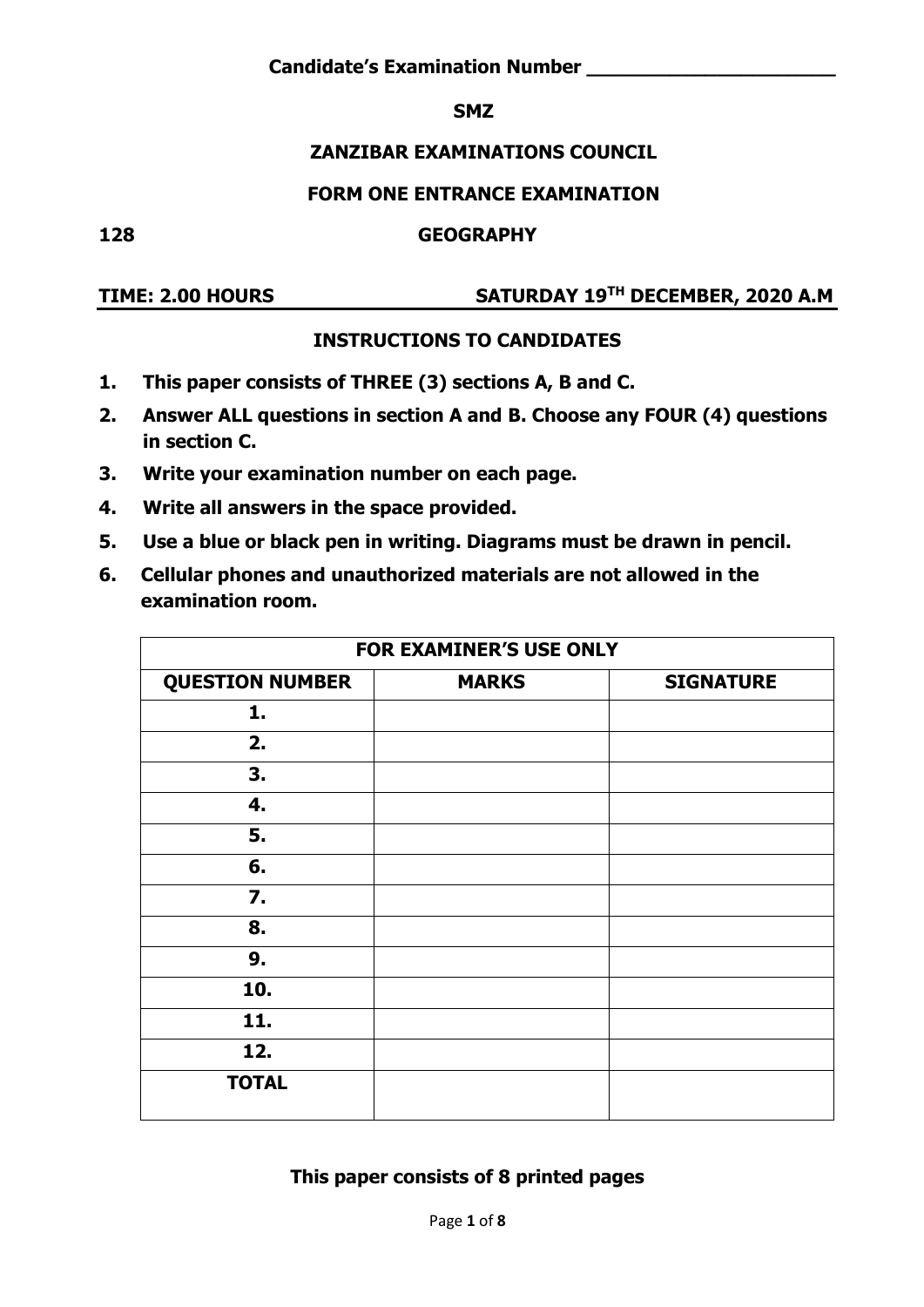# **SECTION A: (40 Marks)**

## **PHYSICAL GEOGRAPHY**

#### **Answer ALL questions in this section.**

1. Choose the correct answer and write its letter in the table below.

| i.  | The outer planet in the solar system is                                 |                      |  |  |
|-----|-------------------------------------------------------------------------|----------------------|--|--|
|     | A: Mercury                                                              | <b>B:</b> Pluto      |  |  |
|     | C: Mars                                                                 | D: Jupiter           |  |  |
| ii. | The administrative regions of Pemba Island are                          |                      |  |  |
|     | Five<br>А:                                                              | <b>B: Three</b>      |  |  |
|     | C: Two                                                                  | D: Four              |  |  |
|     | iii. The cold ocean current                                             |                      |  |  |
|     | A: Alaska                                                               | B: California        |  |  |
|     | C: Mozambique                                                           | D: Gulf stream       |  |  |
|     | iv. The darkness part of the shadow is called                           |                      |  |  |
|     | A: Umbra                                                                | <b>B:</b> Solar      |  |  |
|     | C: Moon                                                                 | D: Penumbra          |  |  |
| v.  | A large land mass existing above sea level is called                    |                      |  |  |
|     | A: Ocean                                                                | B: Lake              |  |  |
|     | C: Island                                                               | D: Continent         |  |  |
|     | vi. The instrument used to measure temperature is                       |                      |  |  |
|     | A: Barometer                                                            | <b>B:</b> Hygrometer |  |  |
|     | C: Thermometer                                                          | D: Anemometer        |  |  |
|     | vii. The Mediterranean Sea is located at the Northern part of           |                      |  |  |
|     | A: Africa                                                               | B: Europe            |  |  |
|     | C: Asia                                                                 | D: Australia         |  |  |
|     | viii. The periodic rise and fall of ocean water twice a day is known as |                      |  |  |
|     | A: A wave                                                               | B: A tide            |  |  |
|     | C: A current                                                            | D: A channel         |  |  |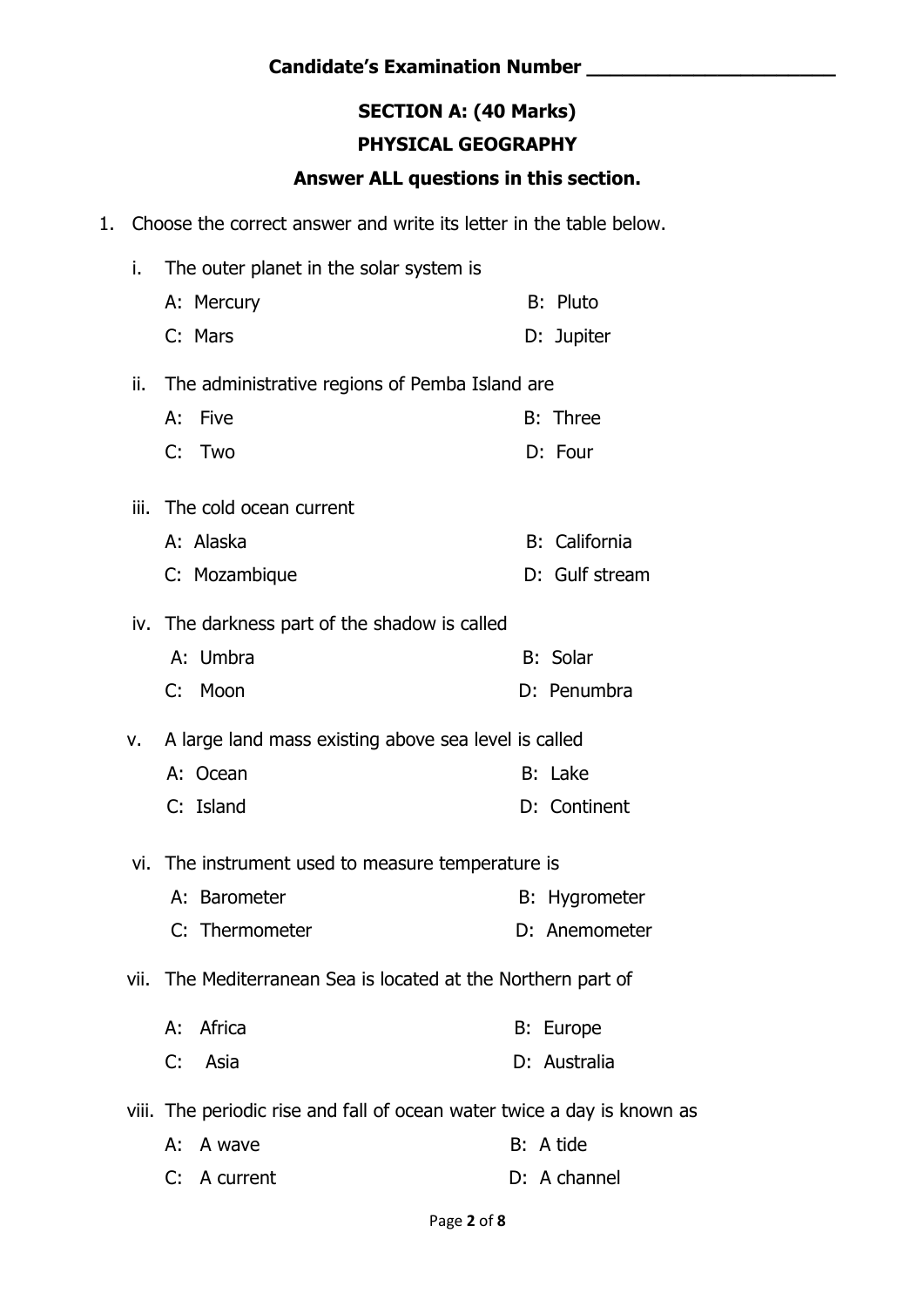- ix. Equatorial Climate is found between
	- A: 10° N and 10° S of the Equator
	- B: 23° N and 23° S of the Equator
	- C: 5°S and 5°N of the Equator
	- D:  $0^{\circ}$  S and  $0^{\circ}$  N of the Equator
- x. A period of the year which may lead to drought in some areas and rainfall in other areas

|  | A: Autumn |  | <b>B:</b> Summer |
|--|-----------|--|------------------|
|--|-----------|--|------------------|

C: Spring D: Winter

#### **ANSWERS**

| <br> | iii.<br>,,,, | $\mathbf{u}$ | ٧ı. | vii<br>VII. | viii<br>v III. | IA. |  |
|------|--------------|--------------|-----|-------------|----------------|-----|--|
|      |              |              |     |             |                |     |  |
|      |              |              |     |             |                |     |  |

2. Choose the correct answer from **LIST B** which corresponds to **LIST A** and write its letter in the table below.

| <b>LIST A</b>              | LIST B                                            |
|----------------------------|---------------------------------------------------|
| North America<br>ı.        | a. An elevated flat land                          |
| The Atlas Mountains<br>ii. | b. The fourth largest continent of the world      |
| iii. The Arctic Ocean      | c. The smallest ocean in the world                |
| iv. Australia              | d. Found in Europe                                |
| The Deccan Plateau<br>V.   | e. Found in India                                 |
|                            | f. Found in Africa                                |
|                            | g. Surrounded by the oceans and seas in all sides |
|                            | h. The third largest continent of the world       |

#### **ANSWERS**

|  | $\cdots$ |  |
|--|----------|--|
|  |          |  |
|  |          |  |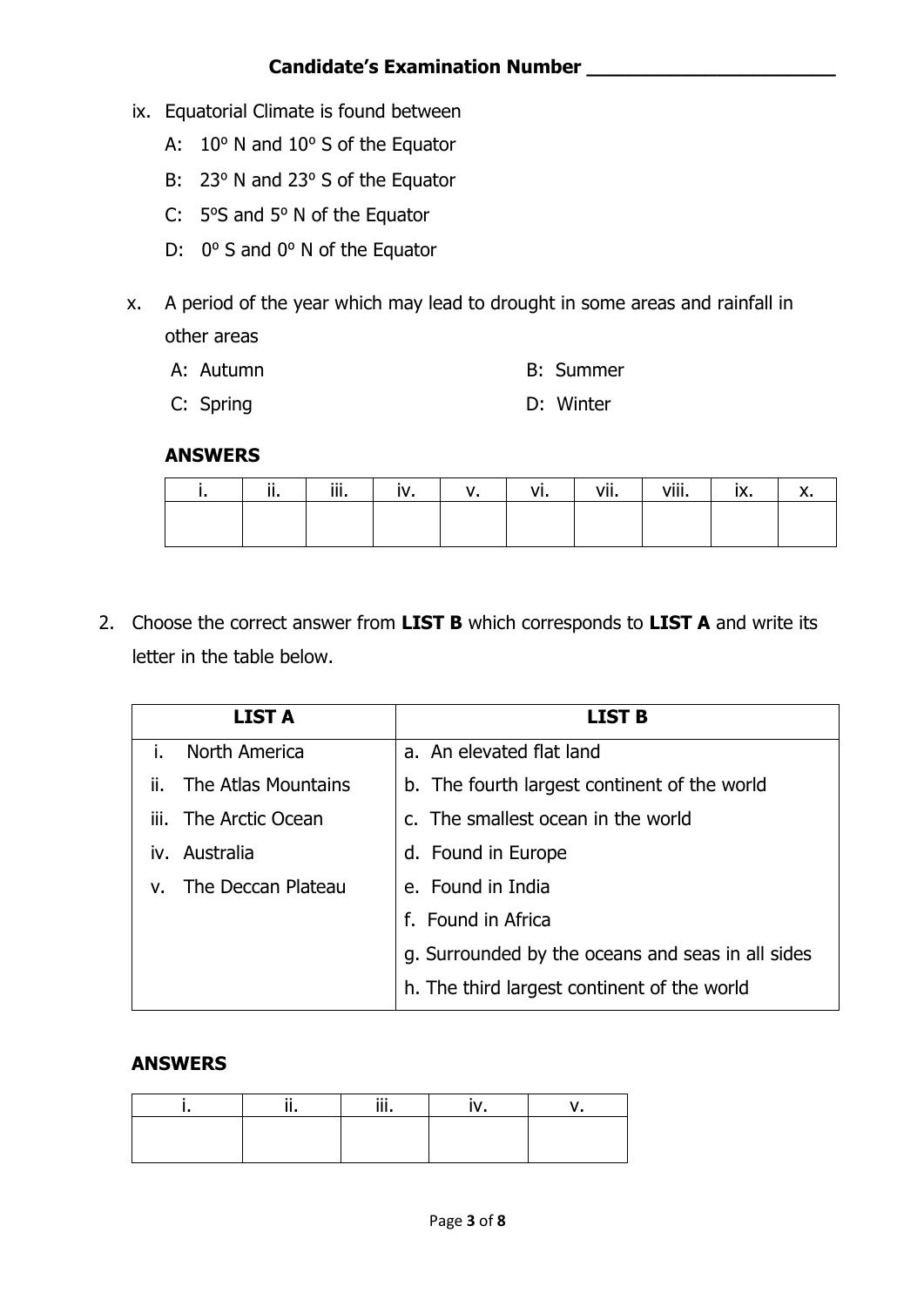- 3. Write **TRUE** if the statement is correct and **FALSE** if the statement is incorrect in the space provided.
	- i. Solar energy consists of heat and light.
	- ii. Seasons are divided into five (5) periods.
	- iii. A funnel is among the instruments placed in a rain gauge.
	- iv. Artificial satellites are used for telecommunication.
	- v. Eclipse of the moon occurs when the sun passes between the moon and the Earth.
	- vi. Kilimanjaro is the largest mountain of the world.
	- vii. Example of common animals in the tropical monsoon forest is tiger.
	- viii. Zanzibar is located near the Equator, on the western coast of Africa
	- ix. Asteroids are found between the orbits of Mars and Jupiter.
	- x. The Earth revolution causes a deflection of wind and ocean currents.
- 4. Study the diagram below and answer the questions that follow.



a) Write the features represented by the following letters.

A:  $\Box$ 

- b) What is represented by letter C?
	- $C:$
- c) i. What kind of the Earth movement represented in the diagram above?

 $\overline{\phantom{a}}$  ,  $\overline{\phantom{a}}$  ,  $\overline{\phantom{a}}$  ,  $\overline{\phantom{a}}$  ,  $\overline{\phantom{a}}$  ,  $\overline{\phantom{a}}$  ,  $\overline{\phantom{a}}$  ,  $\overline{\phantom{a}}$  ,  $\overline{\phantom{a}}$  ,  $\overline{\phantom{a}}$  ,  $\overline{\phantom{a}}$  ,  $\overline{\phantom{a}}$  ,  $\overline{\phantom{a}}$  ,  $\overline{\phantom{a}}$  ,  $\overline{\phantom{a}}$  ,  $\overline{\phantom{a}}$ 

ii. Which effect is shown in the diagram?

\_\_\_\_\_\_\_\_\_\_\_\_\_\_\_\_\_\_\_\_\_\_\_\_\_\_\_\_\_\_\_\_\_\_\_\_\_\_\_\_\_\_\_\_\_\_\_\_\_\_\_\_\_\_\_\_\_\_\_\_\_\_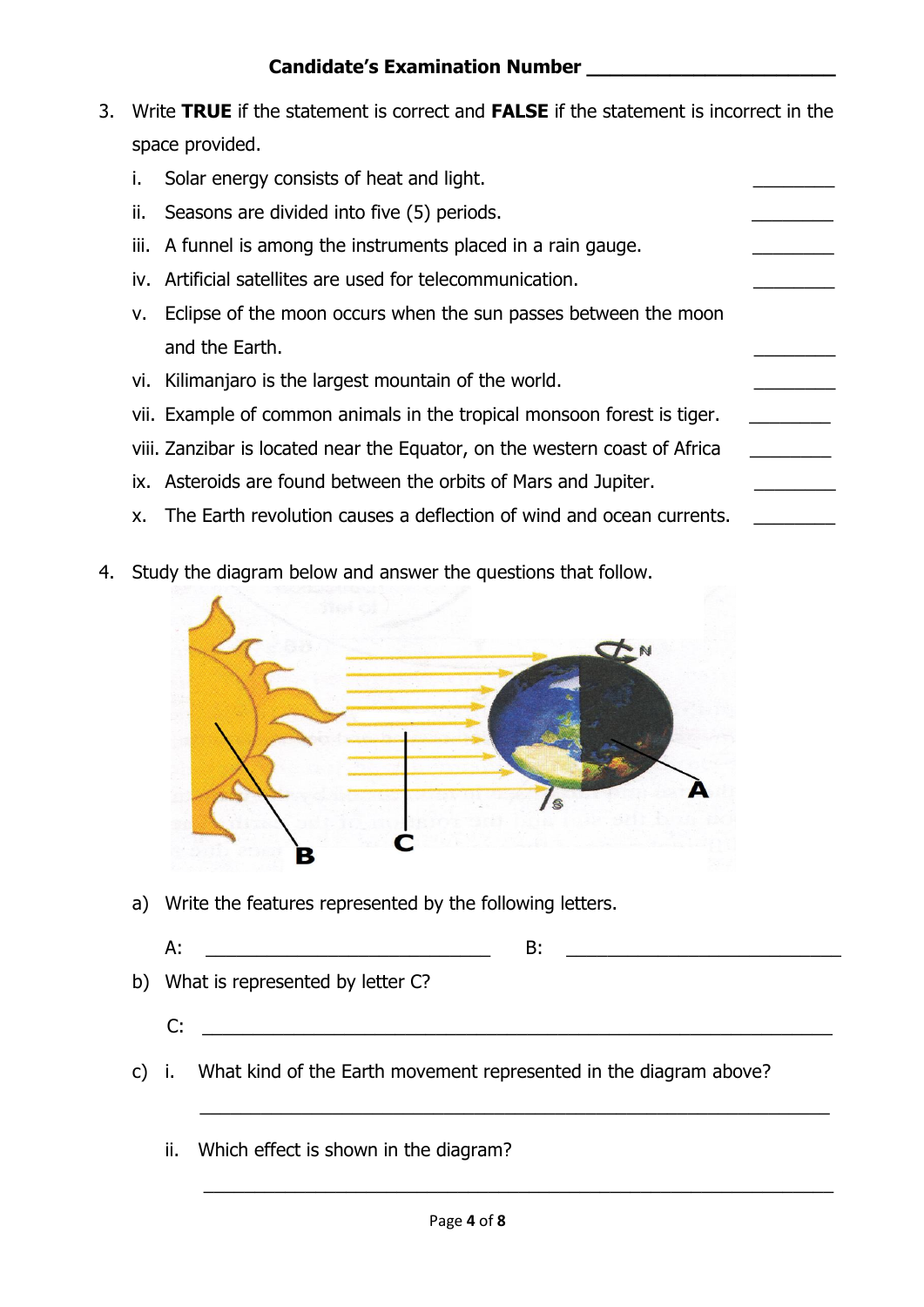#### **SECTION B: (20 Marks)**

#### **MAP WORK**

#### **Answer ALL questions in this section.**

- 5. Fill the blanks with correct words given in the brackets below.
	- a) Real things and places on a map are represented by using \_\_\_\_\_\_\_\_\_\_\_\_\_\_\_\_\_\_\_\_

and  $\overline{a}$ 

- b) One among the commonly used type of map is \_\_\_\_\_\_\_\_\_\_\_\_\_\_\_\_\_\_\_\_\_\_\_\_\_\_\_\_\_\_\_\_\_\_
- c) Highlands and mountains on a map are represented in \_\_\_\_\_\_\_\_\_\_\_\_\_\_\_\_\_\_\_\_\_\_\_\_\_ colour.
- d) A type of scale which is expressed or written in the form of ratio is known as  $\overline{\phantom{a}}$  scale.
- e) Information that obtained in GIS can help someone to maps.

#### **(yellow, statistical map, create, signs, brown, climatic, RF, symbols)**

\_\_\_\_\_\_\_\_\_\_\_\_\_\_\_\_\_\_\_\_\_\_\_\_\_\_\_\_\_\_\_\_\_\_\_\_\_\_\_\_\_\_\_\_\_\_\_\_\_\_\_\_\_\_\_\_\_\_\_\_\_\_\_\_\_

\_\_\_\_\_\_\_\_\_\_\_\_\_\_\_\_\_\_\_\_\_\_\_\_\_\_\_\_\_\_\_\_\_\_\_\_\_\_\_\_\_\_\_\_\_\_\_\_\_\_\_\_\_\_\_\_\_\_\_\_\_\_\_\_\_

\_\_\_\_\_\_\_\_\_\_\_\_\_\_\_\_\_\_\_\_\_\_\_\_\_\_\_\_\_\_\_\_\_\_\_\_\_\_\_\_\_\_\_\_\_\_\_\_\_\_\_\_\_\_\_\_\_\_\_\_\_\_\_\_\_

\_\_\_\_\_\_\_\_\_\_\_\_\_\_\_\_\_\_\_\_\_\_\_\_\_\_\_\_\_\_\_\_\_\_\_\_\_\_\_\_\_\_\_\_\_\_\_\_\_\_\_\_\_\_\_\_\_\_\_\_\_\_\_\_\_

- 6. Answer the following questions briefly.
	- a) What is compass bearing?

- b) Name the instrument used to find the bearing of a given points.
- c) Write any three (3) sub-cardinal points.
	- i. \_\_\_\_\_\_\_\_\_\_\_\_\_\_\_\_\_\_\_\_\_\_\_\_\_\_\_\_\_\_\_\_\_\_\_\_\_\_\_\_\_\_\_\_\_\_\_\_\_\_\_\_\_\_\_\_\_\_\_\_\_\_ ii. \_\_\_\_\_\_\_\_\_\_\_\_\_\_\_\_\_\_\_\_\_\_\_\_\_\_\_\_\_\_\_\_\_\_\_\_\_\_\_\_\_\_\_\_\_\_\_\_\_\_\_\_\_\_\_\_\_\_\_\_\_\_ iii. \_\_\_\_\_\_\_\_\_\_\_\_\_\_\_\_\_\_\_\_\_\_\_\_\_\_\_\_\_\_\_\_\_\_\_\_\_\_\_\_\_\_\_\_\_\_\_\_\_\_\_\_\_\_\_\_\_\_\_\_\_\_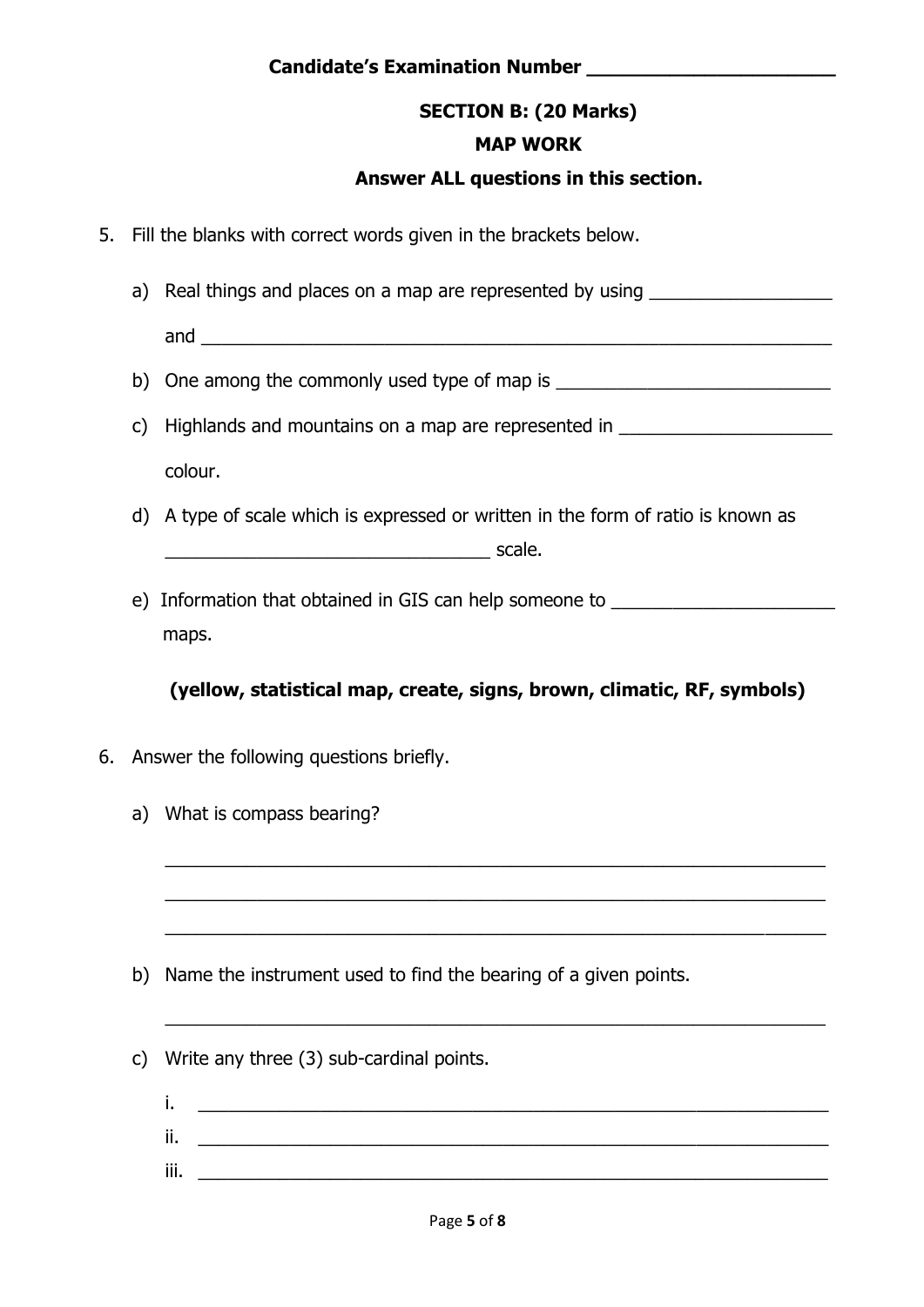#### **SECTION C: (40 Marks)**

#### **HUMAN AND ECONOMIC GEOGRAPHY**

#### Answer any FOUR (4) questions in this section.

- 7. a) Give two (2) natural resources found in Africa.
	- $i$ . <u> 1989 - Johann Barbara, martin amerikan basal dan berasal dan berasal dalam basal dan berasal dan berasal dan</u>
	-

#### b) Briefly explain the following terms.

i. Non - renewable resources.

ii. Renewable resources.

8. Describe four (4) factors influencing population distribution in Tanzania Mainland.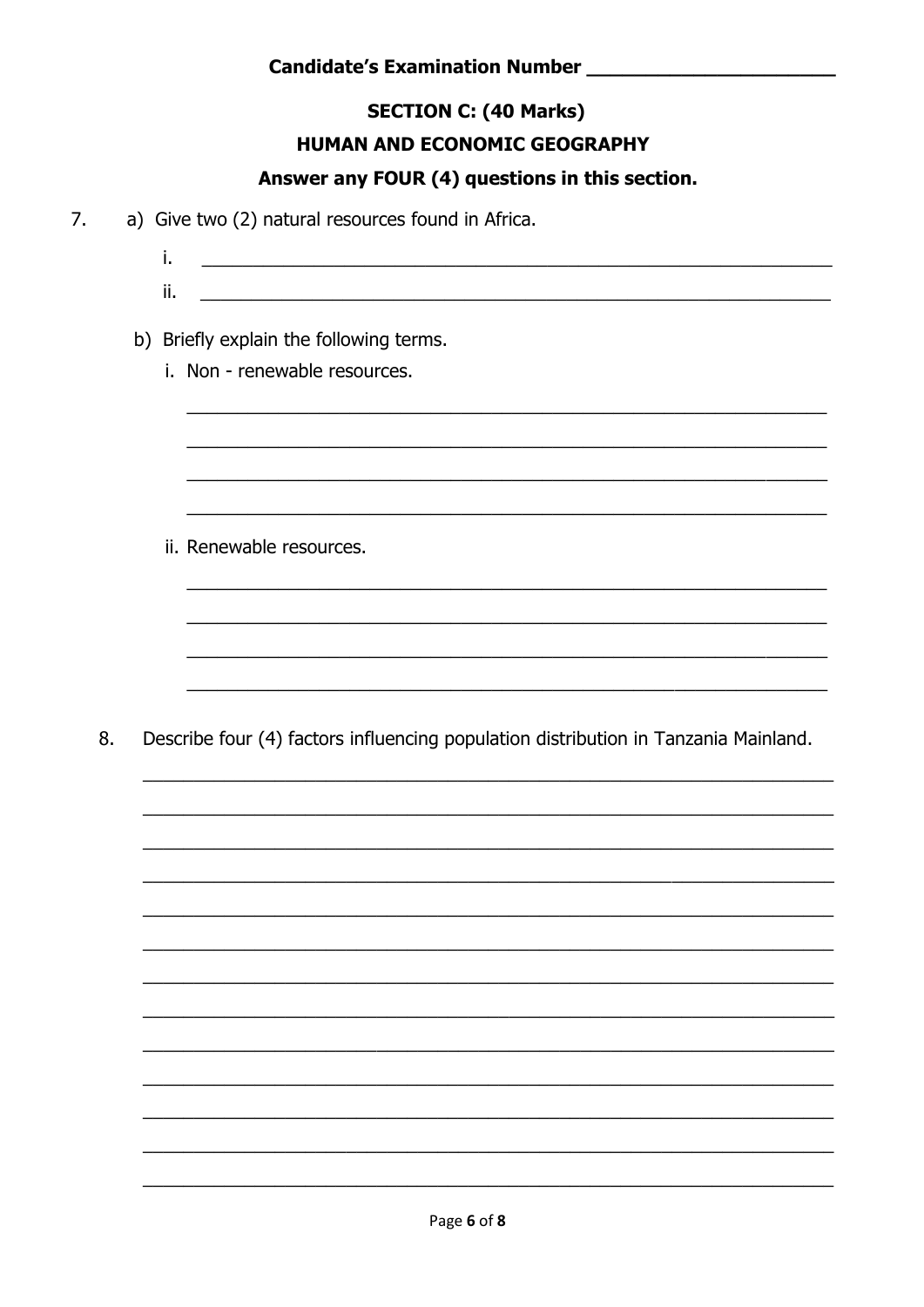9. a) Identify types of pollution.

|        |    | i.   |                                                                                                                       |
|--------|----|------|-----------------------------------------------------------------------------------------------------------------------|
|        |    | ii.  | <u> 1989 - Johann Harry Harry Harry Harry Harry Harry Harry Harry Harry Harry Harry Harry Harry Harry Harry Harry</u> |
|        |    | iii. | <u> 1989 - Johann Barbara, martin da basar da basar da basar da basar da basar da basar da basar da basar</u>         |
|        |    | iv.  |                                                                                                                       |
|        |    |      |                                                                                                                       |
|        |    |      | b) Give a short explanation on "desertification".                                                                     |
|        |    |      |                                                                                                                       |
|        |    |      |                                                                                                                       |
|        |    |      |                                                                                                                       |
|        |    |      |                                                                                                                       |
|        |    |      |                                                                                                                       |
|        |    |      |                                                                                                                       |
| 10. a) |    |      | Name four (4) African countries where copper mines are found.                                                         |
|        |    |      |                                                                                                                       |
|        |    | i.   |                                                                                                                       |
|        |    | ii.  | ,我们也不能在这里的时候,我们也不能在这里的时候,我们也不能在这里的时候,我们也不能会不能在这里的时候,我们也不能会不能会不能会不能会不能会不能会不能会不能会不                                      |
|        |    | iii. | <u> 1999 - Johann Barbara, markadar markada a shekara 1999 - 1999 - 1999 - 1999 - 1999 - 1999 - 1999 - 1999 - 19</u>  |
|        |    | iv.  |                                                                                                                       |
|        |    |      |                                                                                                                       |
|        | b) |      | State three (3) characteristics of copper.                                                                            |
|        |    | i.   | <u> La componentación de la componentación de la componentación de la componentación de la componentación de la c</u> |
|        |    |      | <u> 1989 - Johann Stoff, amerikansk politiker (d. 1989)</u>                                                           |
|        |    | ii.  | <u> 1989 - Johann John Stone, mars eta bat erroman erroman erroman erroman erroman erroman erroman erroman erroma</u> |
|        |    |      |                                                                                                                       |
|        |    | iii. |                                                                                                                       |
|        |    |      |                                                                                                                       |
|        |    |      |                                                                                                                       |
| 11.    |    |      | a) Mention three (3) small industries that are supported by the 1982 Zanzibar                                         |
|        |    |      | Town Master Plan.                                                                                                     |
|        |    | i.   |                                                                                                                       |
|        |    | ii.  |                                                                                                                       |